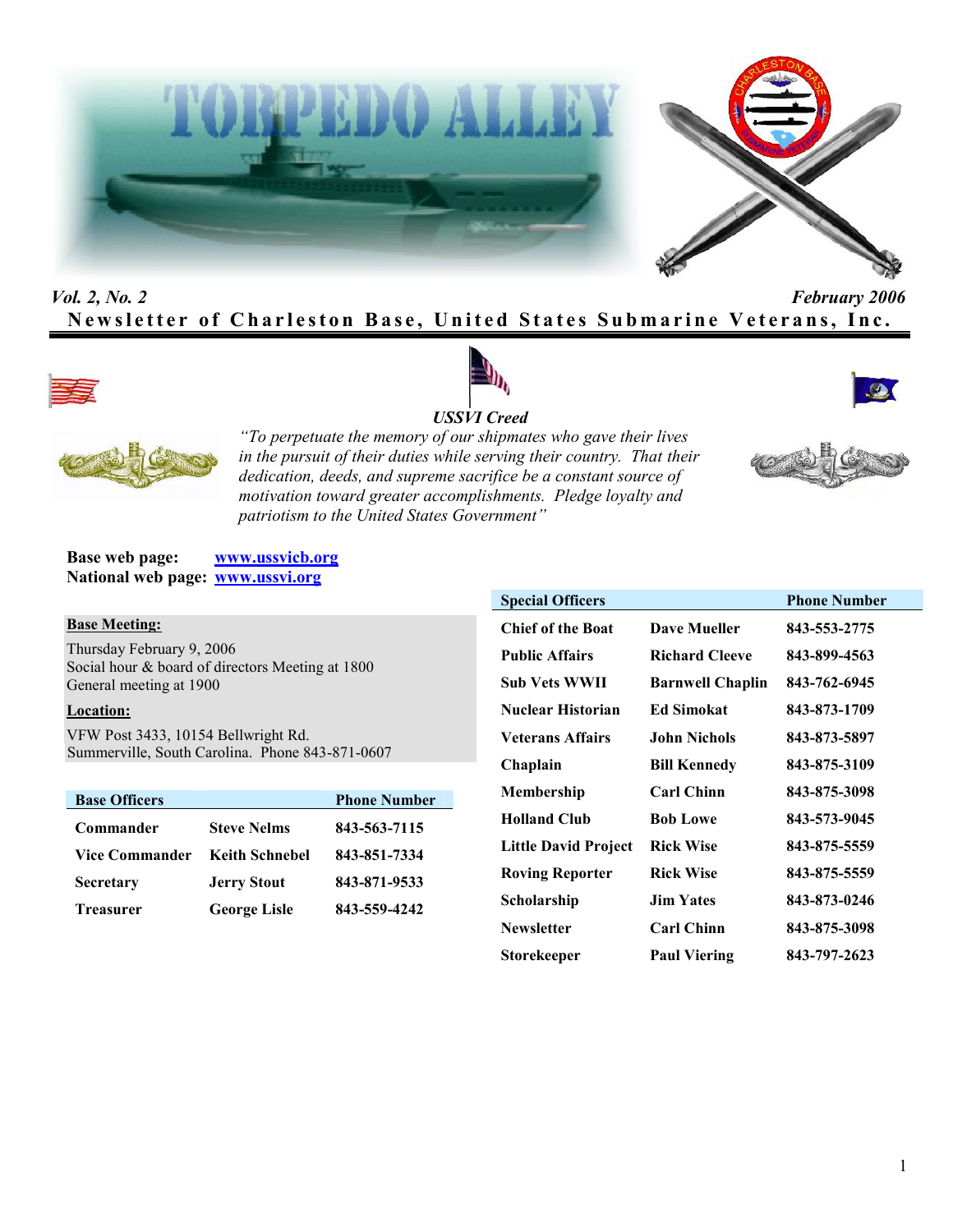## **Minutes of the January 2006 meeting**

**Opening Ceremony**: Base Commander, Steve Nelms calls to order. Quorum was present and the meeting was commenced at 1900.

**Introductions**: New persons were introduced including Shipmates Larry Starland, Larry Knutson, Dave Rein, Glen Birdwhistell, Bill Erickson, Bob Isaman, Ed Stank, and Mike Ianuzzi. Welcome aboard.

**Treasurer**: Financial report given by George Lisle.

**Secretary**: December's meeting did not take place, so there were no minutes to approve during the meeting. Secretary reported that membership dues are now over due for members that have not paid for 2006.

**Storekeeper**: Paul Viering reported the store is stocked and open. He has received a few more books of "Red Star Rouge" and is expecting additional copies in the spring.

**Chaplin**: Chaplain sadly reported that Jerry Madison passed away during the month of December. A memorial service was held in his honor and several Sub Vets attended. Rich Wise's spouse is recovering from pneumonia and Stacy Powers is recuperating at home after back surgery and must wear an uncomfortable back brace. Our prayers go out to all of our shipmates and families for a quick recovery.

**Public Affairs**: The USSVICB website is back up after being down for a couple weeks. Photos that are archived can be enlarged by double clicking on the image and expanding it for those who have trouble seeing. The address is www.ussvicb.org. If any members have input to the design and/or content please email, call or see Richard Cleeve.

**SubVets WWII**: Barnwell Chaplin was present at the meeting to make his report. Lee Allison is under the weather and is resting at home. The next meeting will be held at Ryan's on February 17, 2006 at 1200. All are encouraged to attend. Any USSVICB member made participate as an Associate Member. Dues are only \$10.00.

**Veteran's Affairs**: Nick Nichols was not present at the meeting; however Carl Chinn stepped in to make the report. He reminded all vets to pay attention to the RAO summary that is published weekly as there are news events that affect our health care and other retired benefits. Reports are available on-line or through the VA. There is much information that all veterans can use, including pay, VA benefits, military records, Tri-Care for Life. In addition, there is a possibility that Tri-Care fees will be increasing in 2008.

**Holland Club:** Bobby Lowe has informed National USSVI on the members of Charleston Base who are now eligible for Holland Club Membership. These awards will be presented at the May Convention

**Membership**: Carl Chinn reported that there are 45-50 members who have not paid for 2006. Please pay your dues by the next meeting. Your dues are important to keeping the organization active.

**Nuclear Historian**: No joke told again for the second month.

**Scholarhip**: Jim Yates reported that the 2006 scholarship drive is totally funded through the generous donations of the members. The scholarship application will be distributed for Tri-County High School applicants on April 15, 2006.

**Chief of the Boat**: COB reported on the following: Business cards are available from him. These are great to use to promote USSVI Charleston Base. Our membership is growing every month.

The After Battery (located at Buddha's Barn) has been undergoing several building improvements. COB pointed out that no monies from USSVI Charleston Base have been used to improve the barn. The monies used are a direct result of Casino nights. Several improvements have been made, including a new floor, addition of a heater, air conditioning handler, pool table, circulating Casa Blanca Fans and improvements to the head. All of these improvements are a direct result of the Members who participate in Casino. All members are always invited to attend the bi-weekly casino nights, even if you do not gamble; you are invited to enjoy the food and comradeship. The COB brought up there is a \$5.00 cover charge at all casino events.

The Christmas Party cost Sub Vets over \$1015.00. Everything, including the food, drinks, facility and door prizes was provided free of charge to members and guests. As we continue to grow, our desire to keep offering free activities can decline because of dwindling money supplies. COB recommended that from here on that a \$5.00 charge be made to all members and adult guests that can offset and defray the expense of these activities. In addition, the \$5.00 will show a commitment and allow us to obtain a better headcount. A motion was made and seconded to "Charge a \$5.00 cover fee for any organized USSVI Charleston Base Activity". Some discussion was entertained. A vote was made and the motion was carried with only one abstention.

Oyster Roast: Rich Sparger, along with Dana Johnson has volunteered to assist in the preparation of the Annual Roast. The date will be forth coming. A \$5.00 cover fee will be received at the door for this event. A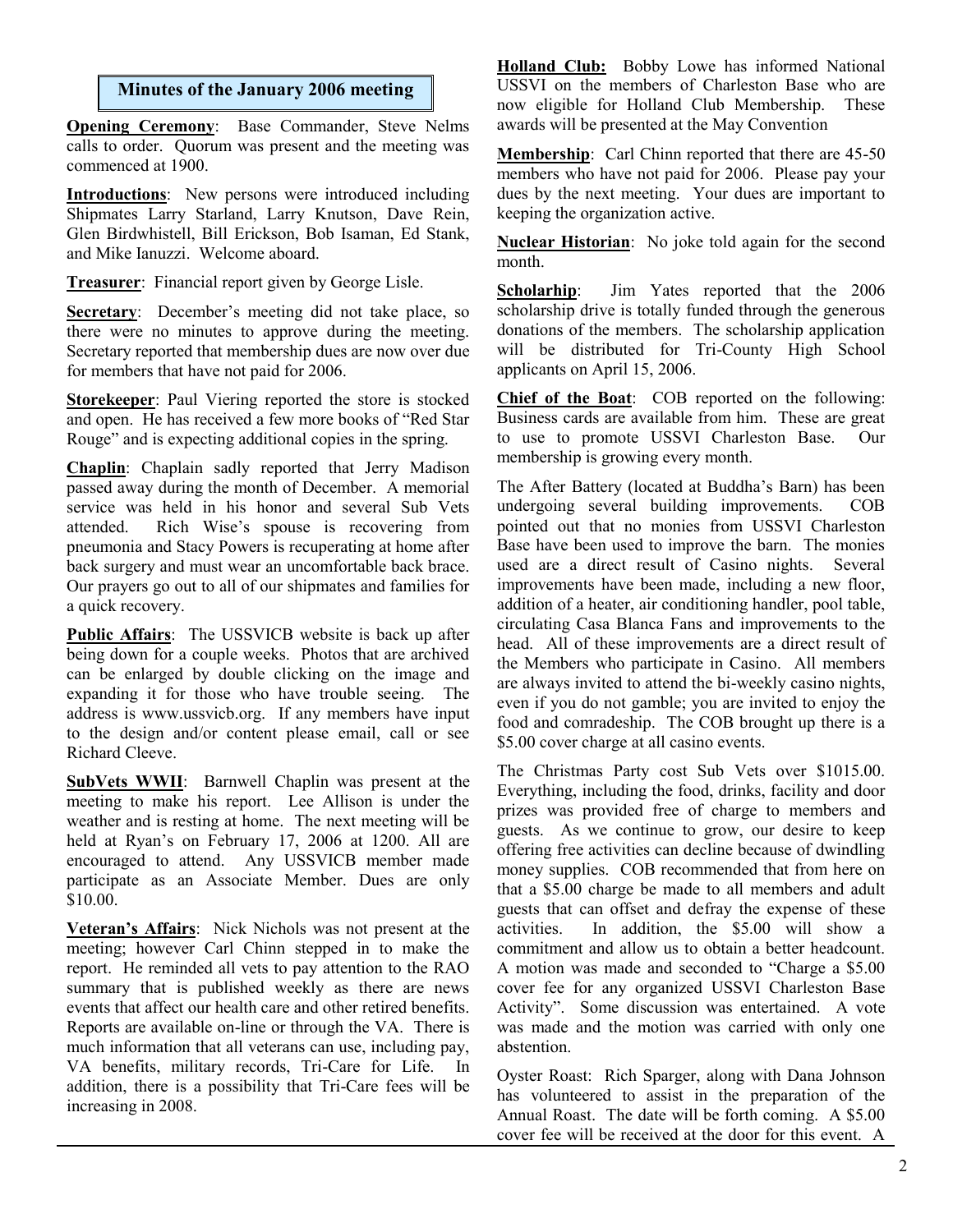## **Base Commander**:

Annual Christmas Party: Well done and thank you to Rich Sparger, his spouse, Rick Wise, Smoke Signals and all the other volunteers that assisted in the preparation, setup, cooking, takedown and publicity of the annual Christmas party. The event was a total success because of the help received. Thank you again.

Base Commander reported that 2005 was a great year. He reported that decking has been installed at "The Barn", a pool table has been purchased, a new and enlarged cooler has been obtained, that will hold 28 cases of product. In addition, well done to Buck Owens that took charge of the working party at the barn, Roger Gibson who has made electrical repairs to the barn for installation for fans, lights and range. During the year, we participated in numerous parades and have the trophies displayed.

Hunley Memorial: Ceremony to be held February 17, 2006. We would like a big showing. See Charlie Rook if you can attend. Uniform of the day is Khaki pants, white shirt, Submarine (blue) tie and blue blazer.

Amberjack: Ceremony to be held March 25, 2006 at White Point Gardens. More information to follow.

Carolina Trusses System has donated enough trusses to house and cover the float. A working party will be started to build the pole barn. A thank you letter will be sent to Carolina Trusses for their generous donation.

Float: A proposal is being drafted that will outline the amount of work and money necessary to refurbish the Submarine Float that will take place over the winter months. The plan is to raise the physical height of the submarine to about 18-24 inches of where it is today. This will then make the Submarine more visible to the general public and also allow more seating for vets directly on the float.

Convention Program: All Sub Vets need to get out there and sell the advertising in the program for the upcoming convention. This is tremendous moneymaker for our group and it is not hard to sell them. Prices are very reasonable and artwork is very cheap for the average ads. Please get out there this month and help us make a difference. Lee Allison has more of the examples that can be brought to individual merchants.

A bridge stick is needed for the pool table. Jim Eckles volunteered to obtain one for the barn.

Casino Night: A double door cooler was obtained from a source in the area, however the compressor needed to be replaced. The cost of the compressor is \$400.00. The actual value of the cooler is well worth this investment to keep product cold during the summer and other months of the year and will used during all function that are held at the barn, including Hog Roasts, Oyster Roasts, Casino and head count is required to the COB.

**Old Business**: No old Business. From Lee Allison, speaking on the program for the Convention. He told the entire membership to get out there and sell ads in the book. This is an excellent fundraiser for the group.

**New Business**: Carl Chinn and Paul Viering have volunteered to assist in the 2006 Christmas Party planning.

Dave Rein from the Fleet Reserve Association (FRA) spoke to the group. His presentation included an open invitation to join the FRA. The rules have changes and now any former enlisted member can join. The member had to serve a total of 180 days and must have been discharged. FRA is located on Red bank Road and has their meetings on the 3rd Thursday of every month. Attendance at the meeting is small. Currently there are 825 active members. FRA is building a new facility at the corner of Highway 52 and St. James Place. It is located behind Wendy's and 84 Lumber. Plans are for the new building to open by Summer.

**Good Of The Order**: Depth Charge Drawing was held. Winner announced as Jerry Stout.

The Base Commander adjourned meeting at 1950.

**\*\* End of the minutes for January, 2006 \*\***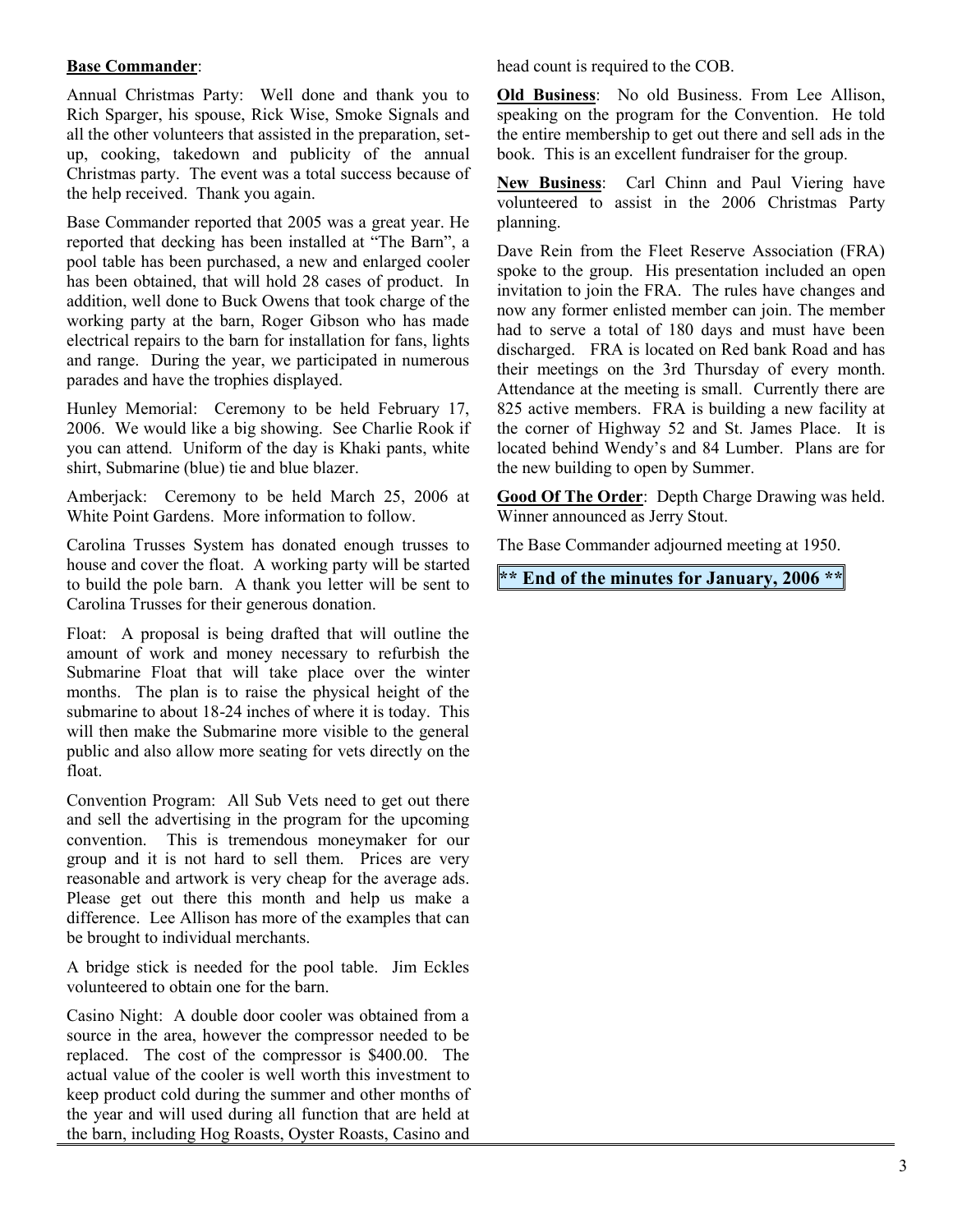other meetings that take place there. A motion was made and seconded to loan the Casino Group \$400.00 for the purchase of the compressor. The Casino Group will repay this loan over the next several months. There was no discussion. The motion carried unanimously.

Steering Committee: Meeting held October 27, 2005. Minutes are available through the Secretary.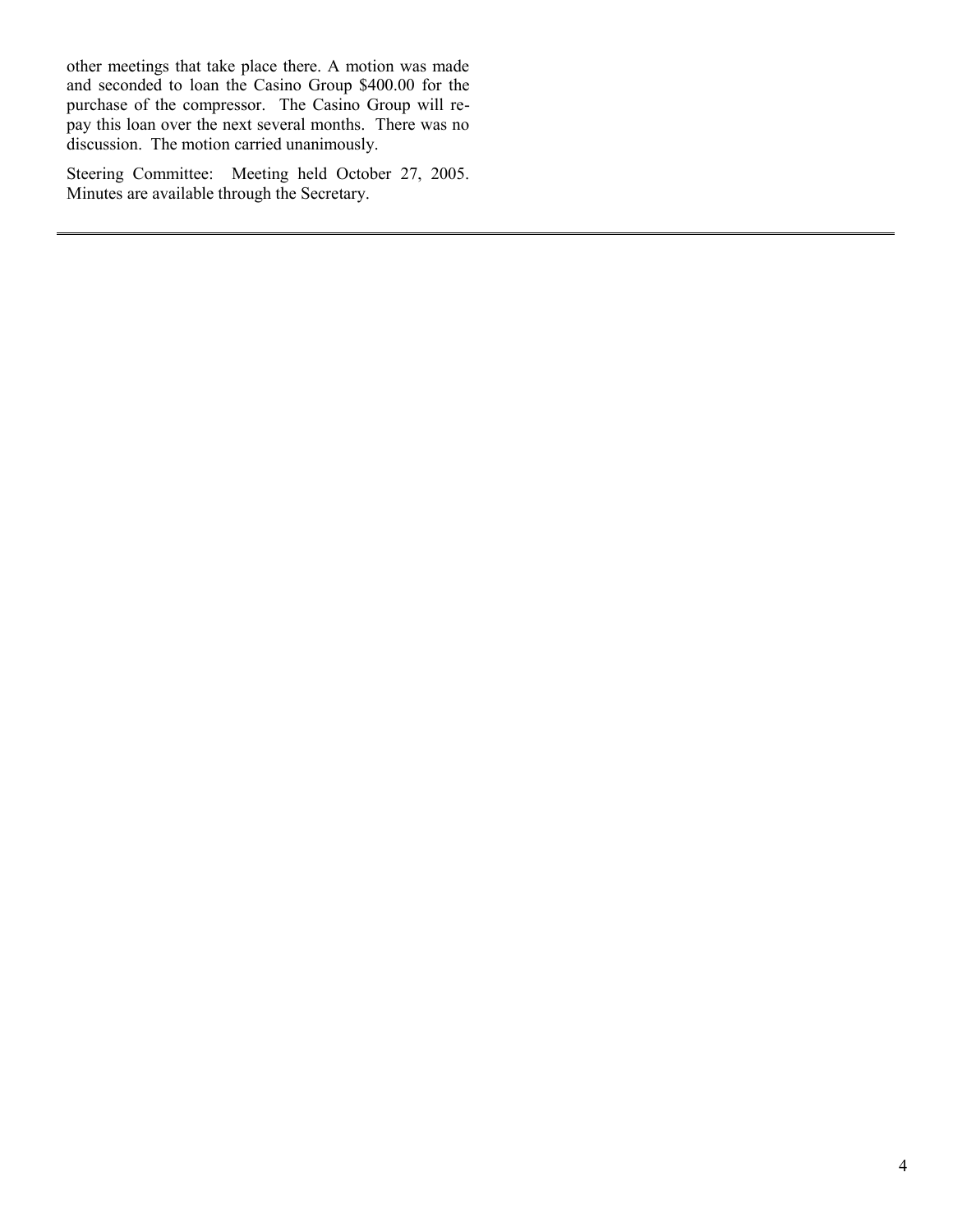## **From the COB**



Ladies and Men's Casino was a super success. It started at 1 PM and went until about 9 PM. I thank all that attended and all that donated their time to help make it that way. We had 20 men and 18 ladies attend. We had a spaghetti dinner with salad and garlic bread and 2 super fine cakes baked by Connie Chinn. Four ladies had requested a canasta game and those for ladies showed up and played canasta all day. We had a Texas Holdem game, Black Jack game, a stud and draw poker game, and a Ship, Captain and Crew game. Darts and Acey Deucy were available and the pool table got some major use. We had a door prize drawing of dinner for 2 at the Outback Steakhouse and that was won by one of my daughters. Needless to say I caught some major flack over that. The turnout was really good and we definitely plan on having another one in the near future. Thanks again for all the support on this.

Don't forget about the Hunley Memorial on 2/17/2006 a Friday. Call or email Charles Rook at scharlesrook@charleston.net 843-670-8588 He still needs a few people.

The Oyster Roast on Saturday, 3/4/06 at 1 PM \$5 per head is getting close. Already I have 40 people signed up. Remember your children under 18 are free. You must RSVP by  $2/22/2006$  to me. Live music, plenty of oysters, catfish stew, hot dogs with all the trimmings, cold beer, and other adult beverages. RSVP now and you can pick up your tickets at the gate when you arrive. Your orange ticket will have a tear off number on it and if your number is picked you will win the door prize. We are also having a depth charge or 50/50 drawing, which the winner gets half the cash. These are red tickets and will sell for \$1 apiece or an arms length for \$10 (that's anybodies arm). Hope to see you all there. You will pay as you enter and for those of you that have never been to one of our functions it will be at Buddha's. If you need directions please let me know. Always bring a chair to sit in plus your oyster fighting gear, a dessert to feed 5-6 people and dress warm it may be cold. We will have an outside fire.

Check out our web page www.ussvicb.org It has a wealth of information on it. You can even get a shipmate's phone number and email address there as well as see a picture of all the Sub Vets elected and appointed officials

#### **Base Chaplin, Bill Kennedy**

Joe O'Saben's mother passed away Sunday, January 22, 2006, at Memorial Hospital, Belleville, IL. Our thoughts and prayers are with Joe and his family.



If you are going to get sick please let me know!

#### **Membership and Dues Information:**

If you have not paid your dues, you are now officially on the Dink List! We have 31 members on that list. Dues are payable by 1 January. If your 2006 dues are not paid by 1 April, National will remove you from their sailing list as will Charleston Base.

If you miss a meeting and need to pay your dues you can mail them to: Carl Chinn 217 Brailsford Road

Summerville, SC 29485

Here is the Dink List:

| Adinolfi | Allison     | W. Bailey | Becker         |
|----------|-------------|-----------|----------------|
| Cates    | R. Chinn    | Clarkin   |                |
| Dasch    | Fledderjohn | Fulton    | Garcia         |
| Guptill  | <b>Hix</b>  | Hostetter | Hyatt          |
| Koebel   | Loveday     | Meyers    | Minaudo        |
| Mulkey   | Patterson   | Presley   | Rourk          |
| Smith    | Stump       | Valdez    | Van Swearingen |
|          | Willis      | L. Wilson | Wickenhoffer   |

If you have any changes to your membership info (address, phone, e-mail, etc.) please let Carl Chinn know at **chasbasemembernews@sc.rr.com** or **carlc@sc.rr.com** or call 875-3098.

#### **Sub Vets World War II:**

World War II "Swamp Fox Chapter" will be holding their meeting at Ryan's Steak House in Summerville on Friday February 17, 2006 at 1200.

*Please note that the meeting will be held on Friday and NOT Thursday!*

USS Amberjack (SS-219) Memorial Service will be held Saturday March 25th, 2006 at 1100hrs. The memorial will be held at the Amberjack Memorial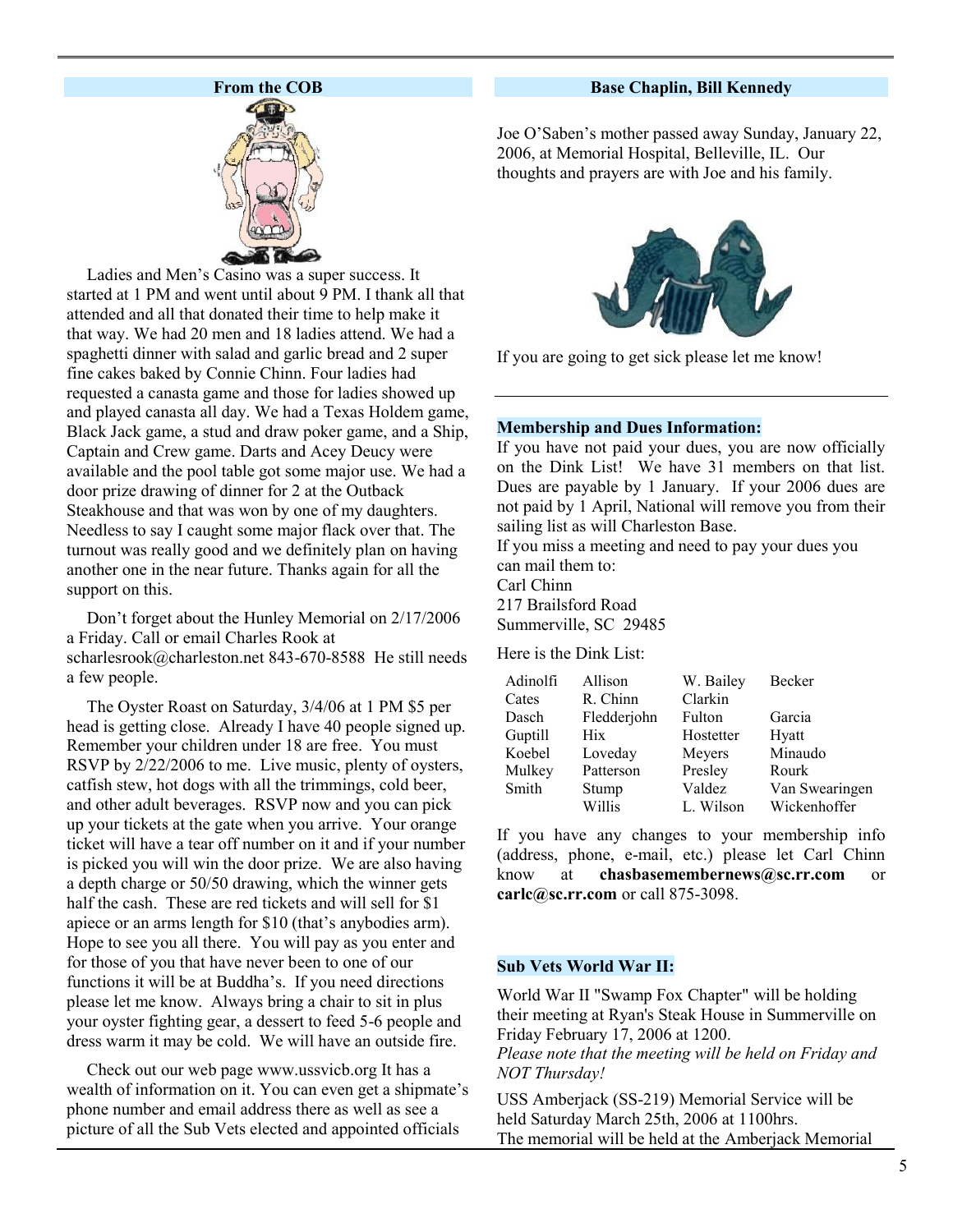of the Charleston Base. Later man, "Neck"

## **\*\*February Happenings!\*\***

February 17, Sub Vets WWII meeting. Ryan's in Summerville, 1200.

February 17, Hunley Memorial, 1900 (arrive 30 minutes early). Sunrise Presbyterian Church, 3222 Middle Street, Sullivans Island, SC



#### **Combined Conference reminder!**

USSVI Charleston Base, Denizens of the Deep Base (Aiken) and the Southern Region WWII Submarine Veterans will be hosting the *Combined Conference of USSVI Eastern Region Districts Four & Six and Southern Region Sub Vets WWII* in Charleston, May 3-7, 2006. See registration form in the January issue. You can book rooms at the hotel any time. The conference will be held at the Radisson Hotel Charleston Airport, on Rivers Ave. at Aviation. All base members are reminded that we will need many volunteers to make this conference a success. More information to follow.

#### **Combined Conference Book**

Our conference book is planned and ready to sell advertisements to various businesses, submarine veterans organizations, private and whomever wishes to be a part of our conference. This will help us cover the cost of the various activities for the conference. All hands need to help in selling advertisements. Ads can be sold to individuals as boosters or to any business or organization that wants to get their name out there. If you need sample materials to show to potential advertisers, see Lee Allison. He has full size samples of the book and ad sizes/prices. When you get ads AND payment, send/deliver it to Carl Chinn. He can be reached at 875-3098 or  $\frac{\text{carlc}(\hat{a})$ sc.rr.com. Be sure to get payment for the ads! No tickee, no washee!

Deadline for the sale of book ads is March 15. That's

at White Point Gardens on the Battery. This memorial service is for the USS Amberjack (SS-219) and the other 51 Submarines lost during World War II, along with other US Subs lost!



#### **From the Base Storekeeper, Paul Viering**

1 copy of the *Red Star Rogue* book has not been picked up. Vests are ready for pick up. I should have dolphin ties by the February meeting, both silver and gold dolphins. Look for new patches!

#### **Public Affairs Announcement from Richard Cleeve**

The photos of the November 11, 2005 Veterans Service in Summerville have been added recently. If you deleted your E-Mail from No Neck, you can see most of the information in the "FLASH" section of the Web to refresh your mind. Any comments or ideas to improve the Web are always welcome.

## **February Submarines Lost:**

USS Shark (SS 174) February 11, 1942 USS Amberjack (SS 219)February 16, 1943 USS Grayback (SS 208) February 26, 1944 USS Trout (SS 202) February 28, 1944 USS Barbel (SS 316) February 4, 1945

*".............they were young,*

*Straight of limb, true of eye, steady and aglow. They were staunch to the end against odds uncounted. They fell with their faces to the foe. Bravely they died. In proud remembrance we salute them."*

#### **Record Your Sea Service in The Navy Log**

Now through the end of July 2006, all members and veterans of the Sea Services are able to enroll in the U.S. Navy Memorial's Navy Log without charge and without any obligation. The U.S. Navy Memorial, located on Pennsylvania Avenue, in Washington, D.C., is a national memorial to those who served, and are serving, in America's Sea Services - Navy, Marine Corps, Coast Guard and Merchant Marine. The heart of the U.S. Navy Memorial is the Navy Log. The log is the permanent public registry where Sea Service members and veterans can record their service information name, duty stations, awards, photos and memories. Family members and friends can record service information for veterans who are deceased or those who are unable to record their own information. The Navy Log may be viewed at the U.S. Navy Memorial, or via the Internet at http://www.lonesailor.org. The goal of the Memorial is to record the service history of all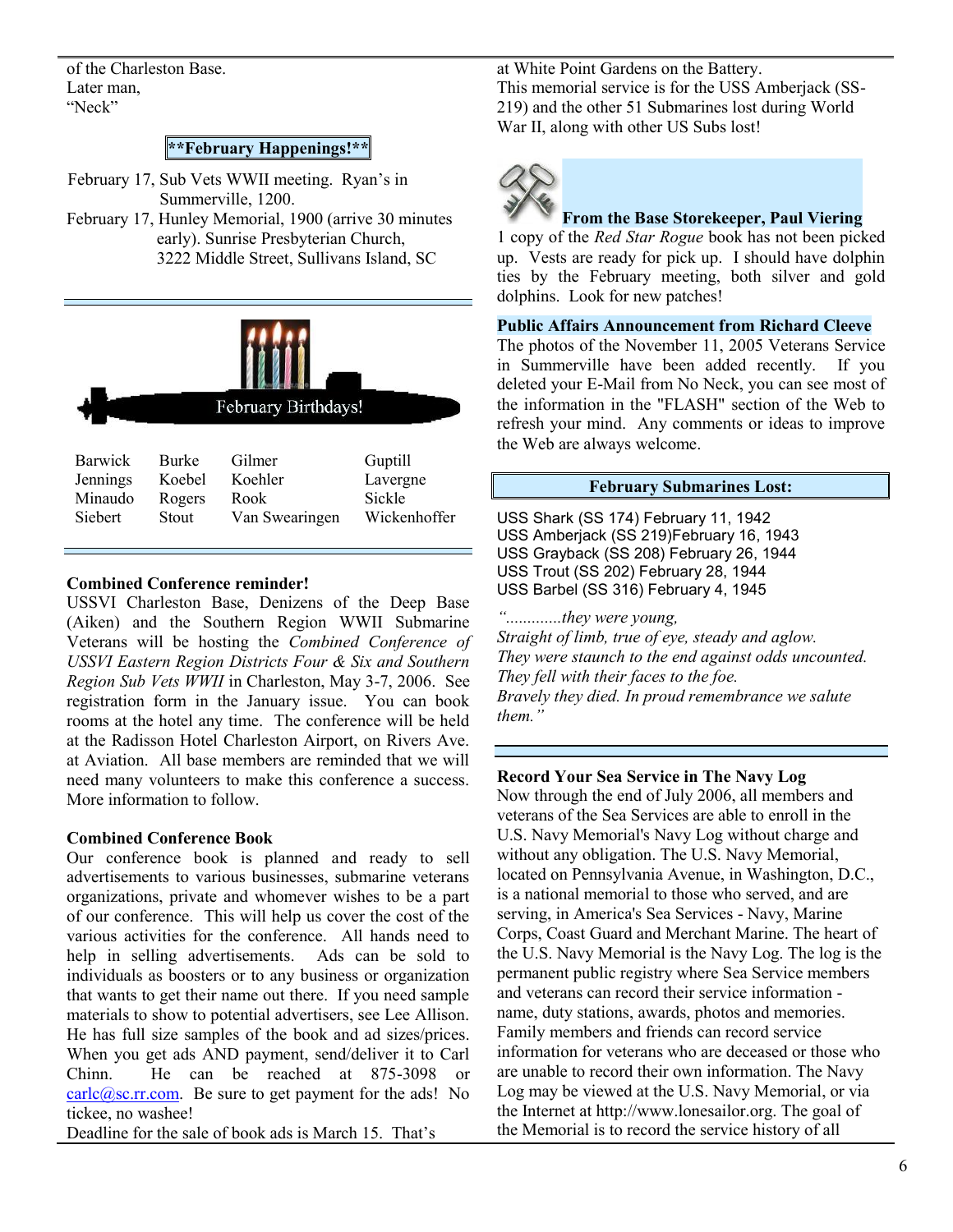

only about 6 weeks. We need ads!! eligible uniformed individuals and veterans. To enroll your information or to enroll family members simply visit http://www.lonesailor.org. If you have any questions, please contact the Navy Log Department of the U.S. Navy Memorial, at: 1-800-NAVY LOG (1-800-628-9564).

> Historical Note: January 27, 1942 - USS Gudgeon is the first U.S. sub to sink an enemy submarine in action, Japanese I-173



Who is this handsome devil?

## **TRICARE Fee Increase**

Defense Department officials have drafted plans to raise TRICARE enrollment fees and deductibles sharply over the next three years for military retirees under age 65 and their families, about three million beneficiaries.

If the changes touted by senior Defense officials are adopted, annual enrollment fees for TRICARE Prime, the military's managed care option, would triple by October 2008 for working-age retired officers and double for enlisted retirees.

Yearly deductibles for retirees using TRICARE Standard, the fee-for-service health insurance option, would double for officers and rise by a third for enlisted. Also, for the first time retirees who use TRICARE Standard would pay an enrollment fee in addition to their deductible.

Pharmacy co-payments also would be raised but for all retirees and their families, regardless of age, if they use the retail drug network or the TRICARE mail order program to buy brand name drugs on the military formulary.

The aim of these initiatives is to slow the projected rise in military healthcare costs by as much as \$12 billion over five years and \$32 billion through fiscal 2015. This would TRICARE Prime enrollment fees of \$230 a year for individual coverage and \$460 for family coverage, and the TRICARE Standard deductible of \$150 (single) and \$300 (family) haven't been raised since they were set more than a decade ago. Whitman said this contributes to growth in department costs.

Budget documents contend the TRICARE fee structure in only one-third as costly to users as equivalent civilian plans. Defense officials not only want fees and deductibles raised for retirees and their families, in three hefty annual increments, but also want fees after that indexed to inflation so they climb in lockstep each year with growth in medical costs nationwide.

Some of the planned TRICARE increases won't require a change in law, only in regulation, although department plans for fees are sure to be the subject of congressional hearings in 2006. Lawmakers could step in to block or amend the plan if the planned increases seem unreasonable.

Draft budget papers predict a "pushback" from retiree organizations. The first shot was fired Dec. 8 when the Military Coalition, a consortium of 36 service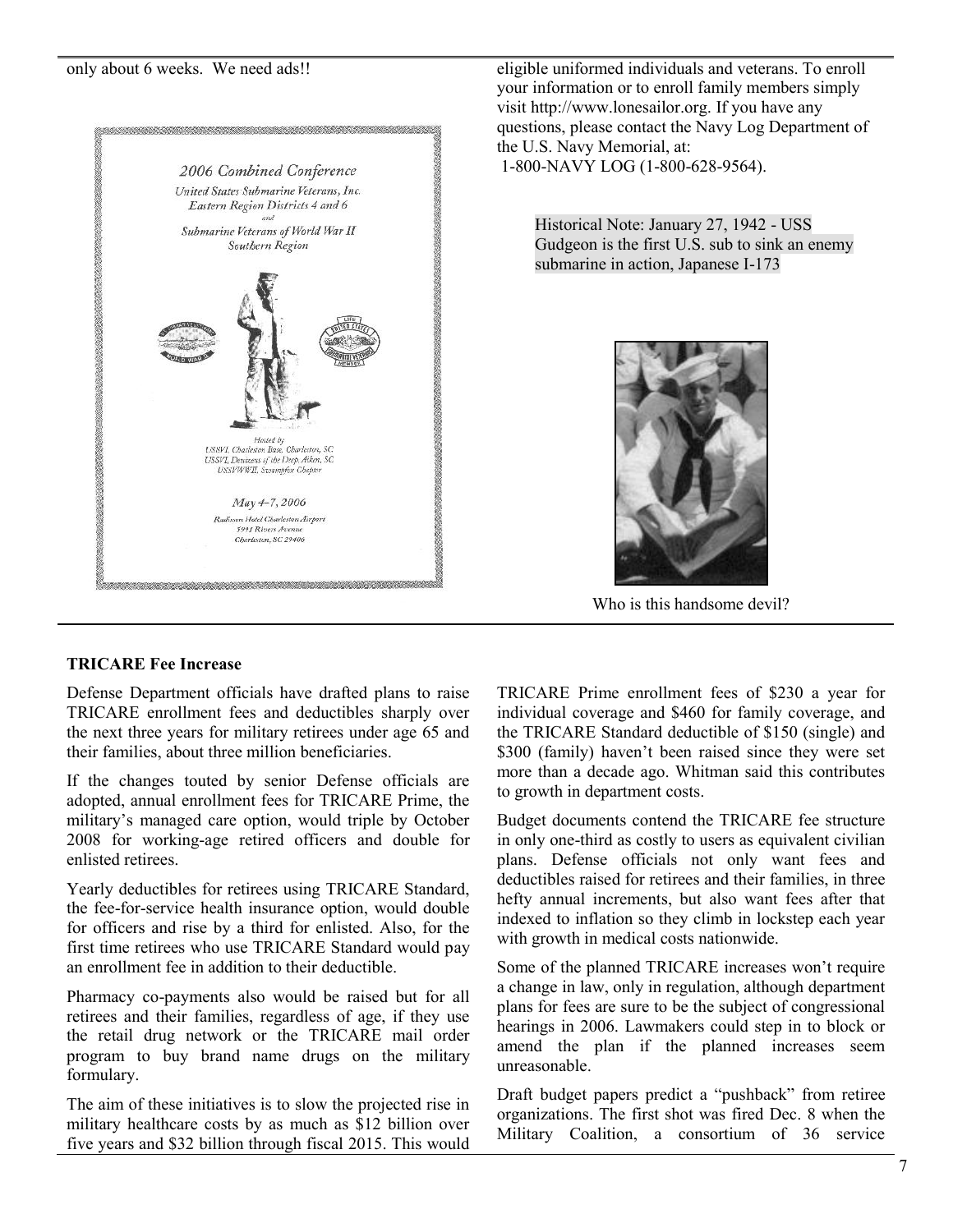occur, proponents argue, by having working-age retirees pay a greater share of TRICARE costs and by encouraging others to switch to their employer-provided health insurance.

One assumption being used to estimate cost savings is that for every 10 percent increase in out-of-pocket costs, the number of beneficiaries using TRICARE Prime or Standard will fall by one percent. If accurate, 600,000 beneficiaries would drop out of TRICARE plans by 2015.

Defense officials have expressed alarm over a recent migration of retirees into TRICARE and away from employer-provided health insurance. Dr. William Winkenwerder, assistant secretary of defense for health affairs, has said that some civilian employers are offering their retired military workers cash incentives to use TRICARE instead of company insurance.

Bryan Whitman, deputy assistant secretary of Defense for Public Affairs, said defense healthcare spending, if left unchecked, could reach \$64 billion by 2015, or 12 percent of total defense spending, endangering a prized benefit. In fiscal 1995, he said, healthcare was only five percent of the defense budget.

associations and veterans' groups, sent a letter to members of the House and Senate armed service committees urging that they oppose department plans to shift a larger share of medical costs to retirees.

Congress gave military retirees better health benefits as an "offset to the unique demands and sacrifices inherent in a military career," the coalition said. Requiring them to pay more for health care, the letter argues, "is not a prudent course of action, especially when the nation is at war."

The benefit adjustment scenario being discussed, both in the fiscal 2007 budget formulation process and resource-sharing debate for the Quadrennial Defense Review, calls for all under-65 retirees to pay more to use TRICARE Prime, Standard and Extra, the preferred provider network option, but retired officers also would pay more than enlisted retirees.

For a detailed chart showing the proposed TRICARE Fee changes visit www.military.com/TRICARE\_Chart.

### *Editor's Note: The following says it all*

#### **Forty Years Gone** --- by Mike Hemming

Thirty, forty or fifty, the number doesn't matter. It's just a measure of the time that has passed. It's the faces and names of the shipmates that matter. Faces and names, names and faces, are not always matched up.

Shipmates remembered even if it's only bits and pieces. We remember in snippets of things long gone, until we sometimes ask in our own minds did that happen or was it a dream or a story passed on? We would never say that out loud, for around our old buddies we always claim to remember all the good times and sometimes the bad.

They were good men that came from all over for many reasons and sailed together for a time. A time of testing and training, for men would pass on things to you that they themselves had learned. For you were expected to pass that knowledge on to those who came after you. It was a struggle to learn it all, sometimes. But you were learning lessons taught by the school of hard knocks.

There were faces of men now gone who once fought a hot war, who told you of traditions to honor those who did not return. Men that had seen too much to even tell it all. They were fighting a hard enemy that rarely gave quarter and so none was given back.

Faces of men that sailed through the years of a long cold war to hold our enemies at bay. Sacrificing years, marriages, limbs and even their lives at times to do what they thought was right. Years of stories untold even today And faces and names of those that sailed with you and now are gone these many years. We all say, "I wish I could see him one more time, but I don't know where he is."

He was an old salt that guarded your back while ashore. Or a young kid that became a man when he stood beside you and fought fire or flooding without backing down. You didn't say ''thanks' that day, but now you wish you had. They are all there in the time that has flown away from us.

We have all moved on now for better or worse. Some of them did more and some we never called upon to do more again. They returned home and went on with their lives. Names of men tested and found to be shipmates, an honor which can never be taken away. Faces with names that we shouldn't have lost as we traveled down the road. A road that led us away from what we did then as it always has to. But we shouldn't have lost all the faces and the names for all time. The faces and names of these special men that wanted to do something few can do. They did it for reasons unknown to themselves, sometimes much less to others that can never understand the pride in the accomplishment of what they did.

For when the paths we travel meet again, we will all reconnect faces and names again. But wouldn't it be